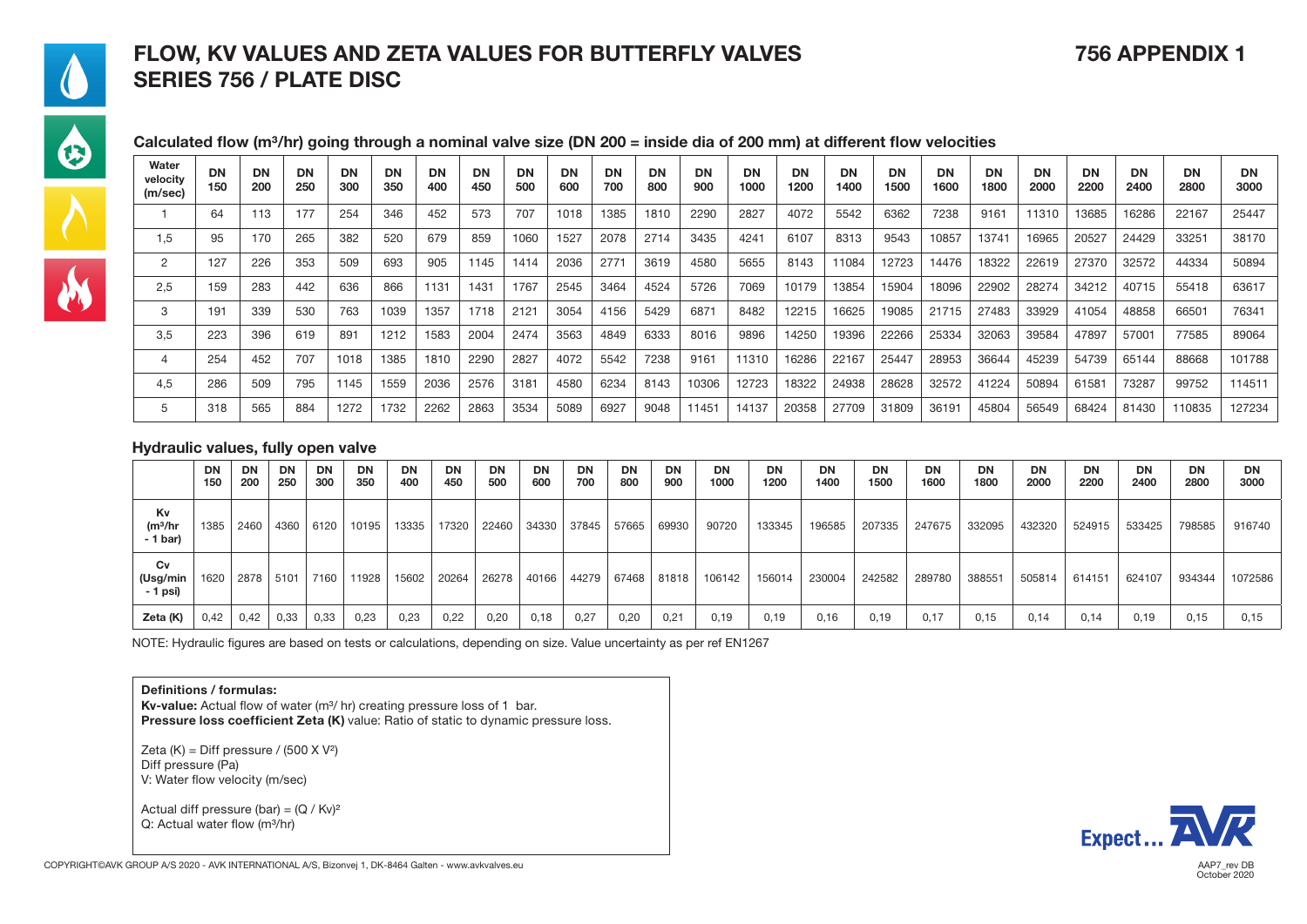## FLOW, KV VALUES AND ZETA VALUES FOR BUTTERFLY VALVES 756 APPENDIX 1 SERIES 756 / PLATE DISC

Kv values, butterfly valves DN150 - 3000, S756 - Plate disc





COPYRIGHT©AVK GROUP A/S 2020 - AVK INTERNATIONAL A/S, Bizonvej 1, DK-8464 Galten - www.avkvalves.eu<br>October 2020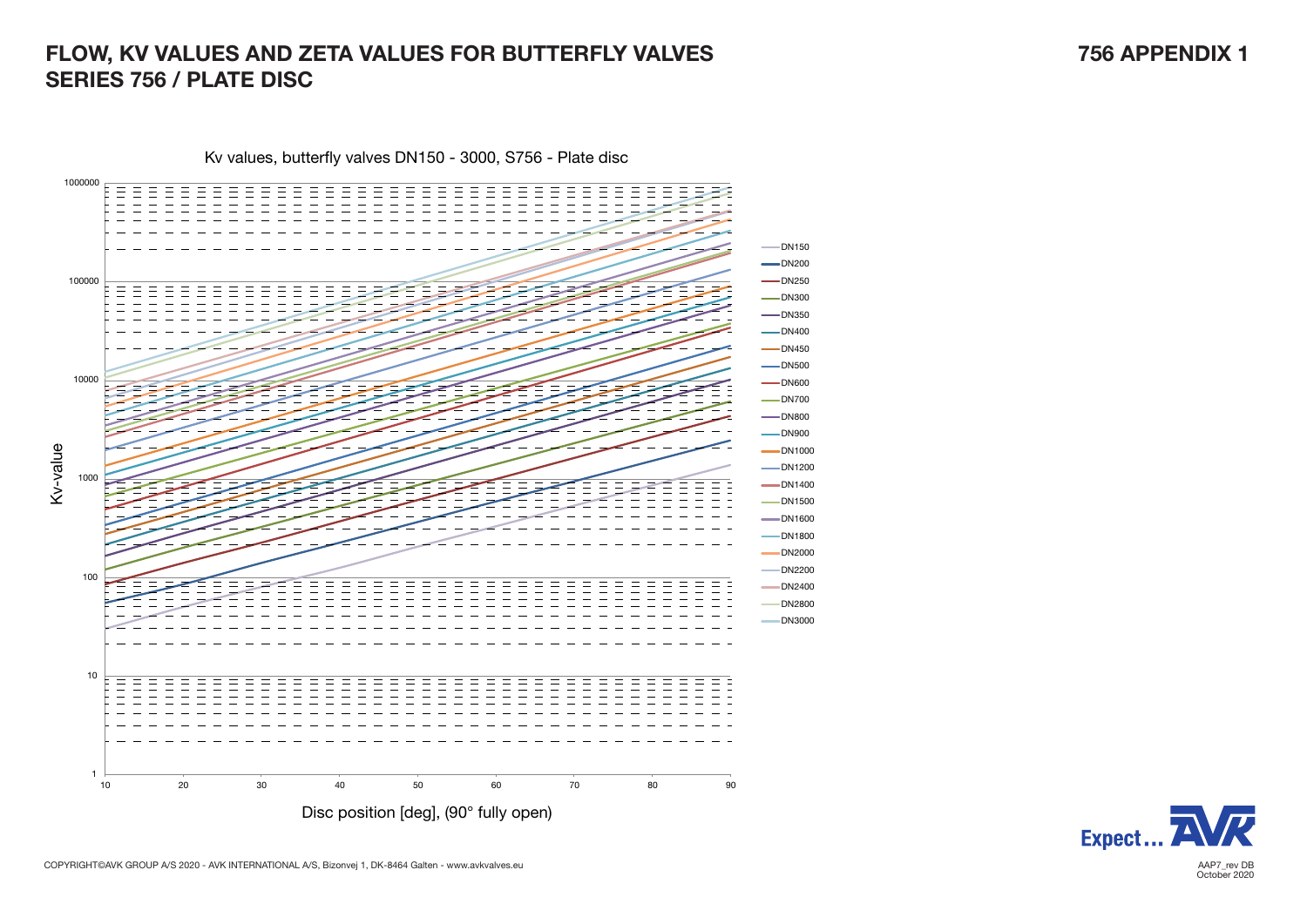# FLOW, KV VALUES AND ZETA VALUES 756 APPENDIX 1 FOR BUTTERFLY VALVES, SERIES 756 / PLATE DISC

|          | Dimen- | Angle        |              |            |              |            |                 |                |              |            |  |  |  |  |  |
|----------|--------|--------------|--------------|------------|--------------|------------|-----------------|----------------|--------------|------------|--|--|--|--|--|
|          | sion   | $10^{\circ}$ | $20^{\circ}$ | $30^\circ$ | $40^{\circ}$ | $50^\circ$ | $60^\circ$      | $70^\circ$     | $80^\circ$   | $90^\circ$ |  |  |  |  |  |
| Kv       | 150    | 30           | 50           | 80         | 125          | 205        | 330             | 535            | 860          | 1385       |  |  |  |  |  |
| Zeta (K) |        | 898          | 323          | 126        | 52           | 19         | $\overline{7}$  | 3              | $\mathbf{1}$ | 0,42       |  |  |  |  |  |
| Kv       | 200    | 55           | 85           | 140        | 225          | 365        | 590             | 945            | 1525         | 2460       |  |  |  |  |  |
| Zeta (K) |        | 845          | 354          | 130        | 50           | 19         | $\overline{7}$  | 3              | $\mathbf{1}$ | 0,42       |  |  |  |  |  |
| Kv       | 250    | 85           | 140          | 225        | 370          | 610        | 995             | 1630           | 2665         | 4360       |  |  |  |  |  |
| Zeta (K) |        | 863          | 318          | 123        | 46           | 17         | 6               | $\overline{2}$ | 0,88         | 0,33       |  |  |  |  |  |
| Κv       | 300    | 120          | 200          | 325        | 530          | 865        | 1410            | 2300           | 3750         | 6120       |  |  |  |  |  |
| Zeta (K) |        | 898          | 323          | 122        | 46           | 17         | $\overline{7}$  | $\overline{2}$ | 0,92         | 0,35       |  |  |  |  |  |
| Κv       | 350    | 165          | 280          | 465        | 775          | 1300       | 2175            | 3640           | 6090         | 10195      |  |  |  |  |  |
| Zeta (K) |        | 880          | 306          | 111        | 40           | 14         | 5               | $\overline{2}$ | 0,65         | 0,23       |  |  |  |  |  |
| Kv       | 400    | 215          | 365          | 610        | 1015         | 1700       | 2845            | 4765           | 7970         | 13335      |  |  |  |  |  |
| Zeta (K) |        | 884          | 307          | 110        | 40           | 14         | 5               | $\overline{2}$ | 0,64         | 0,23       |  |  |  |  |  |
| Kv       | 450    | 275          | 460          | 775        | 1300         | 2180       | 3665            | 6150           | 10320        | 17320      |  |  |  |  |  |
| Zeta (K) |        | 866          | 309          | 109        | 39           | 14         | $5\overline{)}$ | $\overline{2}$ | 0,61         | 0,22       |  |  |  |  |  |
| Κv       | 500    | 340          | 575          | 965        | 1635         | 2760       | 4660            | 7870           | 13295        | 22460      |  |  |  |  |  |
| Zeta (K) |        | 863          | 302          | 107        | 37           | 13         | 5               | $\mathbf{2}$   | 0,56         | 0,20       |  |  |  |  |  |
| Kv       | 600    | 490          | 830          | 1415       | 2410         | 4095       | 6970            | 11860          | 20175        | 34330      |  |  |  |  |  |
| Zeta (K) |        | 862          | 300          | 103        | 36           | 12         | $\overline{4}$  | $\mathbf{1}$   | 0,51         | 0,18       |  |  |  |  |  |
| Kv       | 700    | 665          | 1100         | 1825       | 3025         | 5015       | 8315            | 13780          | 22835        | 37845      |  |  |  |  |  |
| Zeta (K) |        | 867          | 317          | 115        | 42           | 15         | 6               | $\mathbf{2}$   | 0,74         | 0,27       |  |  |  |  |  |
| Kv       | 800    | 870          | 1470         | 2480       | 4190         | 7080       | 11960           | 20205          | 34135        | 57665      |  |  |  |  |  |
| Zeta (K) |        | 864          | 303          | 106        | 37           | 13         | $5\overline{)}$ | $\overline{2}$ | 0,56         | 0,20       |  |  |  |  |  |
| Kv       | 900    | 1100         | 1850         | 3105       | 5220         | 8770       | 14740           | 24765          | 41615        | 69930      |  |  |  |  |  |
| Zeta (K) |        | 866          | 306          | 109        | 38           | 14         | 5               | $\mathbf{2}$   | 0,60         | 0,21       |  |  |  |  |  |
| Kv       | 1000   | 1360         | 2295         | 3880       | 6565         | 11100      | 18765           | 31730          | 53655        | 90720      |  |  |  |  |  |
| Zeta (K) |        | 863          | 303          | 106        | 37           | 13         | 5               | $\overline{2}$ | 0,55         | 0,19       |  |  |  |  |  |
| Κv       | 1200   | 1955         | 3315         | 5620       | 9525         | 16150      | 27375           | 46405          | 78665        | 133345     |  |  |  |  |  |
| Zeta (K) |        | 866          | 301          | 105        | 36           | 13         | $\overline{4}$  | $\overline{2}$ | 0,54         | 0,19       |  |  |  |  |  |
| Kv       | 1400   | 2665         | 4560         | 7805       | 13365        | 22880      | 39175           | 67065          | 114825       | 196585     |  |  |  |  |  |
| Zeta (K) |        | 864          | 295          | 101        | 34           | 12         | $\overline{4}$  | $\mathbf{1}$   | 0,47         | 0,16       |  |  |  |  |  |
| Κv       | 1500   | 3055         | 5180         | 8775       | 14860        | 25175      | 42650           | 72250          | 122390       | 207335     |  |  |  |  |  |
| Zeta (K) |        | 866          | 301          | 105        | 37           | 13         | $\overline{4}$  | $\overline{2}$ | 0,54         | 0,19       |  |  |  |  |  |
| Κv       | 1600   | 3480         | 5930         | 10105      | 17220        | 29350      | 50025           | 85260          | 145315       | 247675     |  |  |  |  |  |
| Zeta (K) |        | 864          | 298          | 102        | 35           | 12         | $\overline{4}$  | $\mathbf{1}$   | 0,50         | 0,17       |  |  |  |  |  |
| Κv       | 1800   | 4400         | 7555         | 12975      | 22270        | 38235      | 65640           | 112685         | 193445       | 332095     |  |  |  |  |  |
| Zeta (K) |        | 866          | 294          | 100        | 34           | 11         | $\overline{4}$  | $\mathbf{1}$   | 0,45         | 0,15       |  |  |  |  |  |
| Κv       | 2000   | 5435         | 9390         | 16230      | 28050        | 48475      | 83770           | 144760         | 250170       | 432320     |  |  |  |  |  |
| Zeta (K) |        | 865          | 290          | 97         | 32           | 11         | 4               | $\overline{1}$ | 0,41         | 0,14       |  |  |  |  |  |
| Κv       | 2200   | 6575         | 11370        | 19660      | 33985        | 58755      | 101580          | 175620         | 303620       | 524915     |  |  |  |  |  |
| Zeta (K) |        | 865          | 289          | 97         | 32           | 11         | $\overline{4}$  | $\mathbf{1}$   | 0,41         | 0,14       |  |  |  |  |  |
| Κv       | 2400   | 7825         | 13265        | 22490      | 38120        | 64615      | 109525          | 185655         | 314695       | 533425     |  |  |  |  |  |
| Zeta (K) |        | 865          | 301          | 105        | 36           | 13         | $\overline{4}$  | $2^{\circ}$    | 0,53         | 0,19       |  |  |  |  |  |
| Κv       | 2800   | 10655        | 18275        | 31345      | 53770        | 92235      | 158215          | 271400         | 465550       | 798585     |  |  |  |  |  |
| Zeta (K) |        | 864          | 294          | 100        | 34           | 12         | $\overline{4}$  | $\mathbf{1}$   | 0,45         | 0,15       |  |  |  |  |  |
| Κv       | 3000   | 12230        | 20980        | 35985      | 61725        | 105880     | 181625          | 311555         | 534430       | 916740     |  |  |  |  |  |
| Zeta (K) |        | 865          | 294          | 100        | 34           | 12         | $\overline{4}$  | $\mathbf{1}$   | 0,45         | 0,15       |  |  |  |  |  |

NOTE: Above hydraulic figures are based on both tests and CFD calculations, depending on size. Value uncertainty, ref EN1267

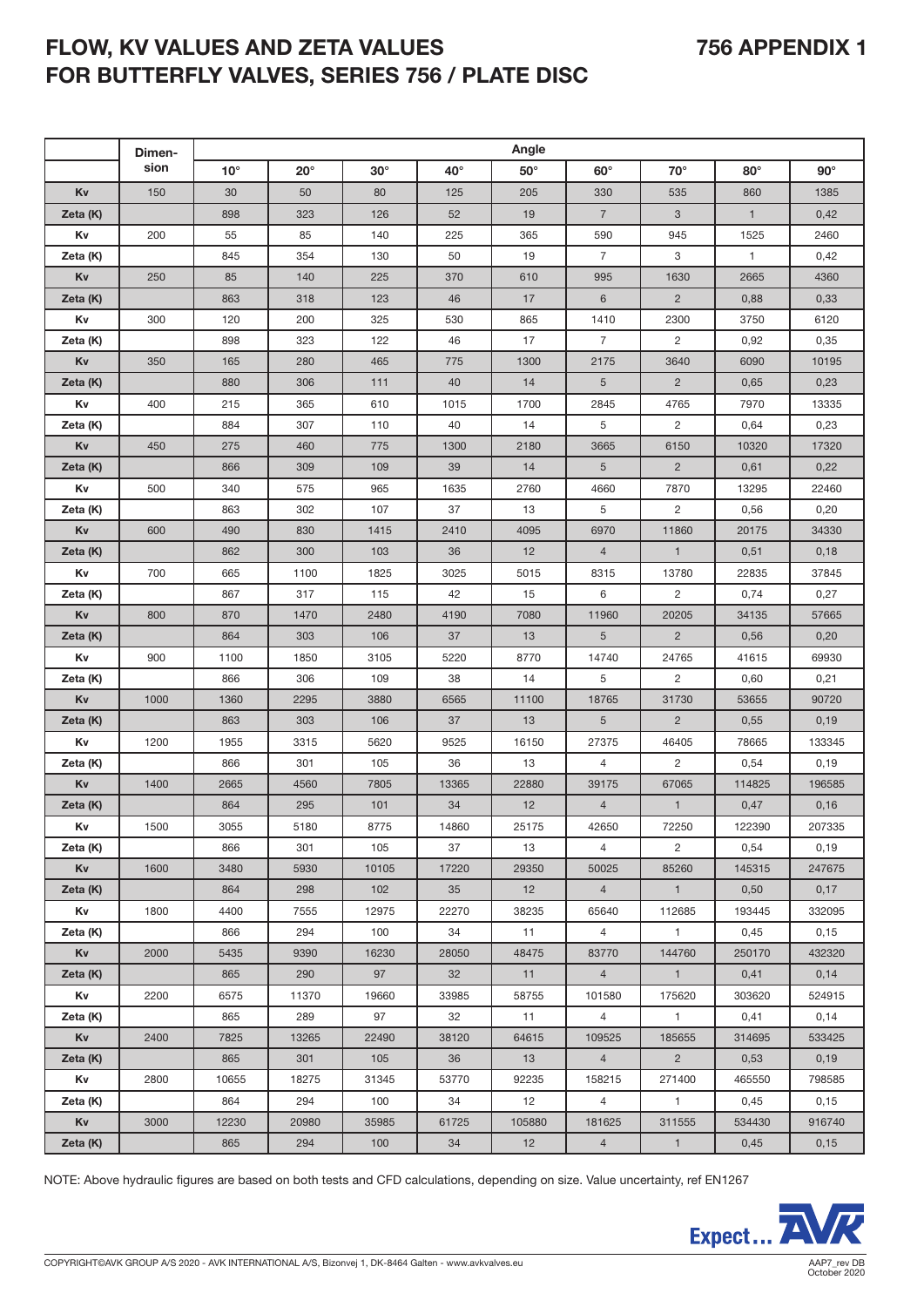# FLOW, KV VALUES AND ZETA VALUES FOR BUTTERFLY VALVES **FOR SERVICE SERVICES** 756 APPENDIX 1 SERIES 756 / PLATE DISC



Zeta (K) value, butterfly valves DN150 - 3000, S756 - Plate disc



COPYRIGHT©AVK GROUP A/S 2020 - AVK INTERNATIONAL A/S, Bizonvej 1, DK-8464 Galten - www.avkvalves.eu<br>October 2020